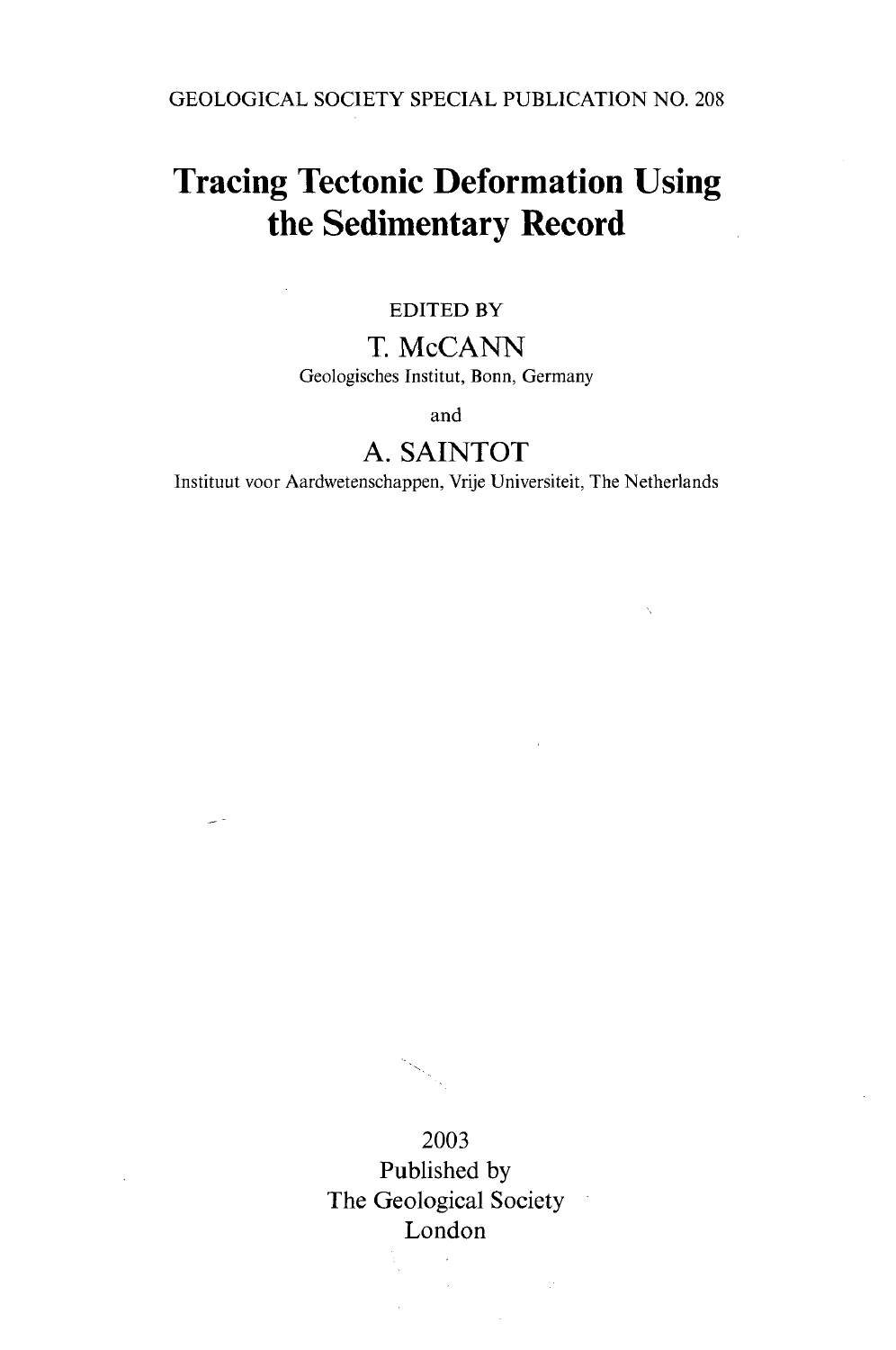# **Contents**

| MCCANN, T. & SAINTOT, A. Preface                                                                                                                                                                                                                                                                             | vii          |
|--------------------------------------------------------------------------------------------------------------------------------------------------------------------------------------------------------------------------------------------------------------------------------------------------------------|--------------|
| MCCANN, T. & SAINTOT, A. Tracing tectonic deformation using the sedimentary<br>record: an overview                                                                                                                                                                                                           | $\mathbf{1}$ |
| FERNÁNDEZ-FERNÁNDEZ, E., JABALOY, A. & GONZÁLEZ-LODIERO, F. Middle Jurassic to<br>Cretaceous extensional tectonics and sedimentation in the eastern external zone<br>of the Betic Cordillera                                                                                                                 | 29           |
| DERER, C., KOSINOWSKI, M., LUTERBACHER, H. P., SCHÄFER, A. & SÜß, M. P. Sedimentary<br>response to tectonics in extensional basins: the Pechelbronn Beds (Late Eocene to<br>Early Oligocene) in the northern Upper Rhine Graben, Germany                                                                     | 56           |
| RIEKE, H., MCCANN, T., KRAWCZYK, C. M. & NEGENDANK, J. F. W. Evaluation of<br>controlling factors on facies distribution and evolution in an arid continental<br>environment: an example from the Rotliegend of the NE German basin                                                                          | 71           |
| LAZAUSKIENE, J., SLIAPUA, S., BRAZAUSKAS, A. & MUSTEIKIS, P. Sequence Stratigraphy<br>of the Baltic Silurian succession: tectonic control on the foreland infill                                                                                                                                             | 95           |
| MCCANN, T., SAINTOT, A., CHALOT-PRAT, F., KITCHKA, A., FOKIN, P. & ALEKSEEV, A.<br>Evolution of the southern margin of the Donbas (Ukraine) from Devonian to<br>Early Carboniferous times                                                                                                                    | 117          |
| GOLONKA, J., KROBICKI, M., OSZCZYPKO, N., ŚLĄCZKA, A. & SŁOMKA, T. Geodynamic<br>evolution and paleogeography of the Polish Carpathians and adjacent areas during<br>Neo-Cimmerian and preceding events (latest Triassic-earliest Cretaceous)                                                                | 137          |
| LAMARCHE, J., LEWANDOWSKI, M., MANSY, J.-L. & SZULCZEWSKI, M. Partitioning<br>pre-, syn- and post-Variscan deformation in the Holy Cross Mountains, eastern<br>Variscan foreland                                                                                                                             | 159          |
| WARTENBERG, W., KORSCH, R. J. & SCHÄFER, A. The Tamworth Belt in Southern<br>Queensland, Australia: thrust-characterized geometry concealed by Surat Basin<br>sediments                                                                                                                                      | 185          |
| CARRAPA, B., BERTOTTI, G. & KRIJGSMAN, W. Subsidence, stress regime and rotation(s)<br>of a tectonically active sedimentary basin within the western Alpine Orogen: the Tertiary<br>Piedmont Basin (Alpine domain, NW Italy).                                                                                | 205          |
| CHRISTOPHOUL, F., SOULA, J.-C., BRUSSET, S., ELIBANA, B., RODDAZ, M., BESSIERE, G.<br>& DERAMOND, J. Time, place and mode of propagation of foreland basin systems as<br>recorded by the sedimentary fill: examples of the Late Cretaceous and Eocene<br>retro-foreland basins of the north-eastern Pyrenees | 229          |